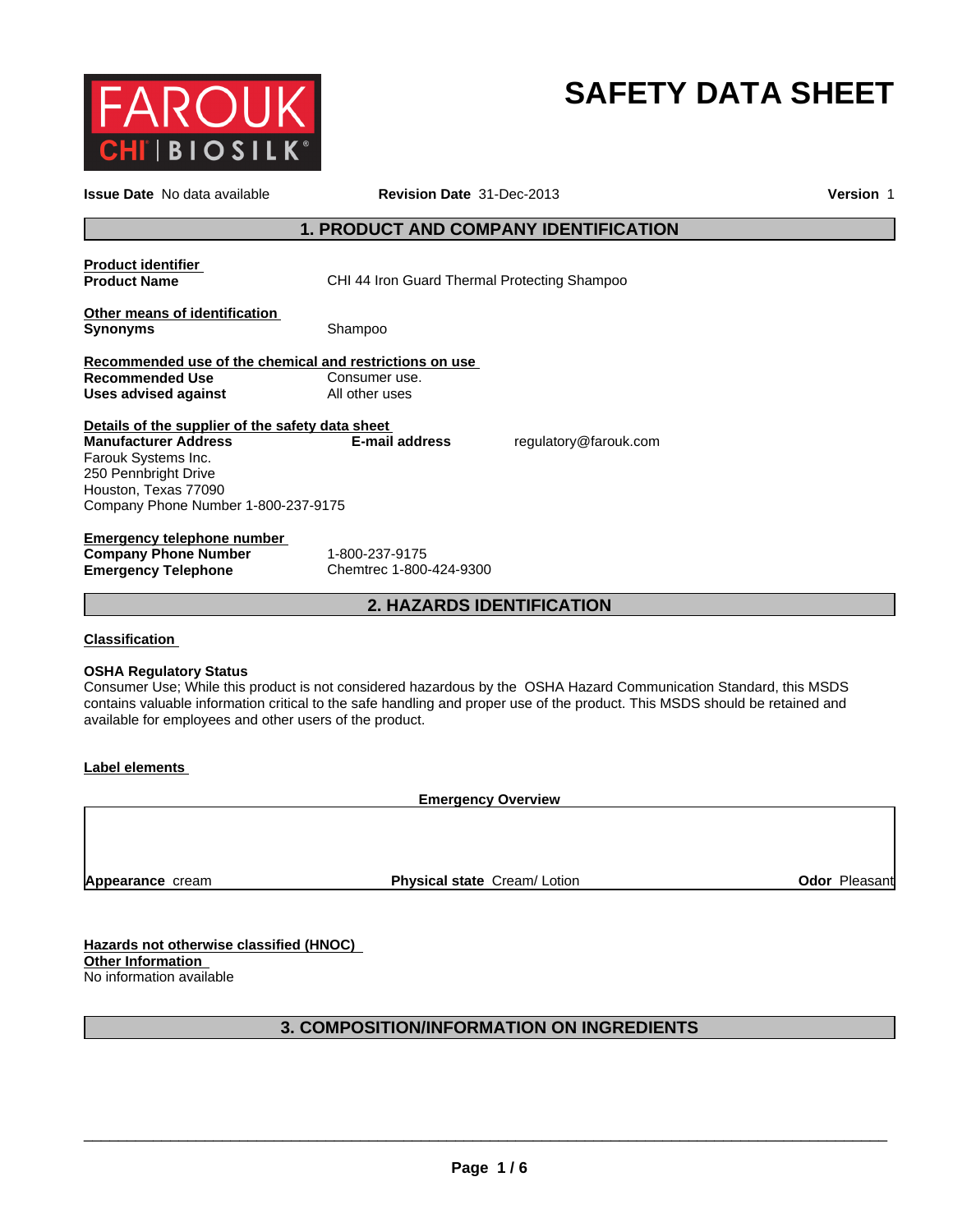| Composition:<br>The Complete ingredient list for the finished product(s) is as follows:<br>Aqua/Water/Eau, Sodium C14-16 Olefin Sulfonate, Cocamidopropyl Betaine, Cocamidopropyl<br>Hydroxysultaine, Glycerin, Acrylates Copolymer, Hydrolyzed Silk, Simmondsia Chinensis (Jojoba) Seed<br>Oil, Tocopheryl (Vitamin E) Acetate, Retinyl (Vitamin A) Palmitate, Olea Europaea (Olive) Fruit Oil,<br>Hydrolyzed Keratin, Hydrolyzed Wheat Protein PG-Propyl Silanetriol, Polyguaternium-10, Disodium<br>EDTA, Glycol Distearate, Steareth-4, Disodium Laureth SulfosuccinatePhenoxyethanol,<br>Methylisothiazolinone, Propylene Glycol, Panthenol, Trimethylsiloxyamodimethicone, C11-15<br>Pareth-7, C12-16 Pareth-9, Trideceth-12, Bis-Cetearyl Amodimethicone, Ceteareth-7, Ceteareth-25,<br>PEG-8 Dimethicone, Linoleamidopropyl PG-Dimonium Chloride Phosphate, Citric Acid, PEG-150<br>Pentaerythrityl Tetrastearate, PEG-6 Caprylic/Capric Glycerides, Silica, Alumina, Titanium Dioxide,<br>Fragrance (Parfum), Benzyl Benzoate, Benzyl Salicylate, Citronellol, Coumarin, Hexyl Cinnamal,<br>Limonene, Linalool |  |
|-------------------------------------------------------------------------------------------------------------------------------------------------------------------------------------------------------------------------------------------------------------------------------------------------------------------------------------------------------------------------------------------------------------------------------------------------------------------------------------------------------------------------------------------------------------------------------------------------------------------------------------------------------------------------------------------------------------------------------------------------------------------------------------------------------------------------------------------------------------------------------------------------------------------------------------------------------------------------------------------------------------------------------------------------------------------------------------------------------------------------|--|
|-------------------------------------------------------------------------------------------------------------------------------------------------------------------------------------------------------------------------------------------------------------------------------------------------------------------------------------------------------------------------------------------------------------------------------------------------------------------------------------------------------------------------------------------------------------------------------------------------------------------------------------------------------------------------------------------------------------------------------------------------------------------------------------------------------------------------------------------------------------------------------------------------------------------------------------------------------------------------------------------------------------------------------------------------------------------------------------------------------------------------|--|

The product(s) does not contain ingredients considered hazardous as defined by OSHA, 29 CFR 1910.1200 and/or WHMIS under the HPA.

# **4. FIRST AID MEASURES**

| <b>First aid measures</b>                                   |                                                                                                                                                                  |
|-------------------------------------------------------------|------------------------------------------------------------------------------------------------------------------------------------------------------------------|
| Eye contact                                                 | Rinse thoroughly with plenty of water for at least 15 minutes, lifting lower and upper eyelids.<br>If discomfort of irritation persists, seek medical attention. |
| <b>Skin Contact</b>                                         | Wash skin with soap and water.                                                                                                                                   |
| <b>Inhalation</b>                                           | Remove to fresh air.                                                                                                                                             |
| Ingestion                                                   | Clean mouth with water and drink afterwards plenty of water.                                                                                                     |
| Most important symptoms and effects, both acute and delayed |                                                                                                                                                                  |
| <b>Symptoms</b>                                             | No information available.                                                                                                                                        |
|                                                             | Indication of any immediate medical attention and special treatment needed                                                                                       |
| Note to physicians                                          | Treat symptomatically.                                                                                                                                           |
|                                                             |                                                                                                                                                                  |

# **5. FIRE-FIGHTING MEASURES**

# **Suitable extinguishing media**

Use extinguishing measures that are appropriate to local circumstances and the surrounding environment.

**Unsuitable extinguishing media** Caution: Use of water spray when fighting fire may be inefficient.

# **Specific hazards arising from the chemical**

No information available.

**Explosion data Sensitivity to Mechanical Impact** None. **Sensitivity to Static Discharge** None.

# **Protective equipment and precautions for firefighters**

As in any fire, wear self-contained breathing apparatus pressure-demand, MSHA/NIOSH (approved or equivalent) and full protective gear.

**Flash point** No information available

\_\_\_\_\_\_\_\_\_\_\_\_\_\_\_\_\_\_\_\_\_\_\_\_\_\_\_\_\_\_\_\_\_\_\_\_\_\_\_\_\_\_\_\_\_\_\_\_\_\_\_\_\_\_\_\_\_\_\_\_\_\_\_\_\_\_\_\_\_\_\_\_\_\_\_\_\_\_\_\_\_\_\_\_\_\_\_\_\_\_\_\_\_ **6. ACCIDENTAL RELEASE MEASURES Personal precautions, protective equipment and emergency procedures**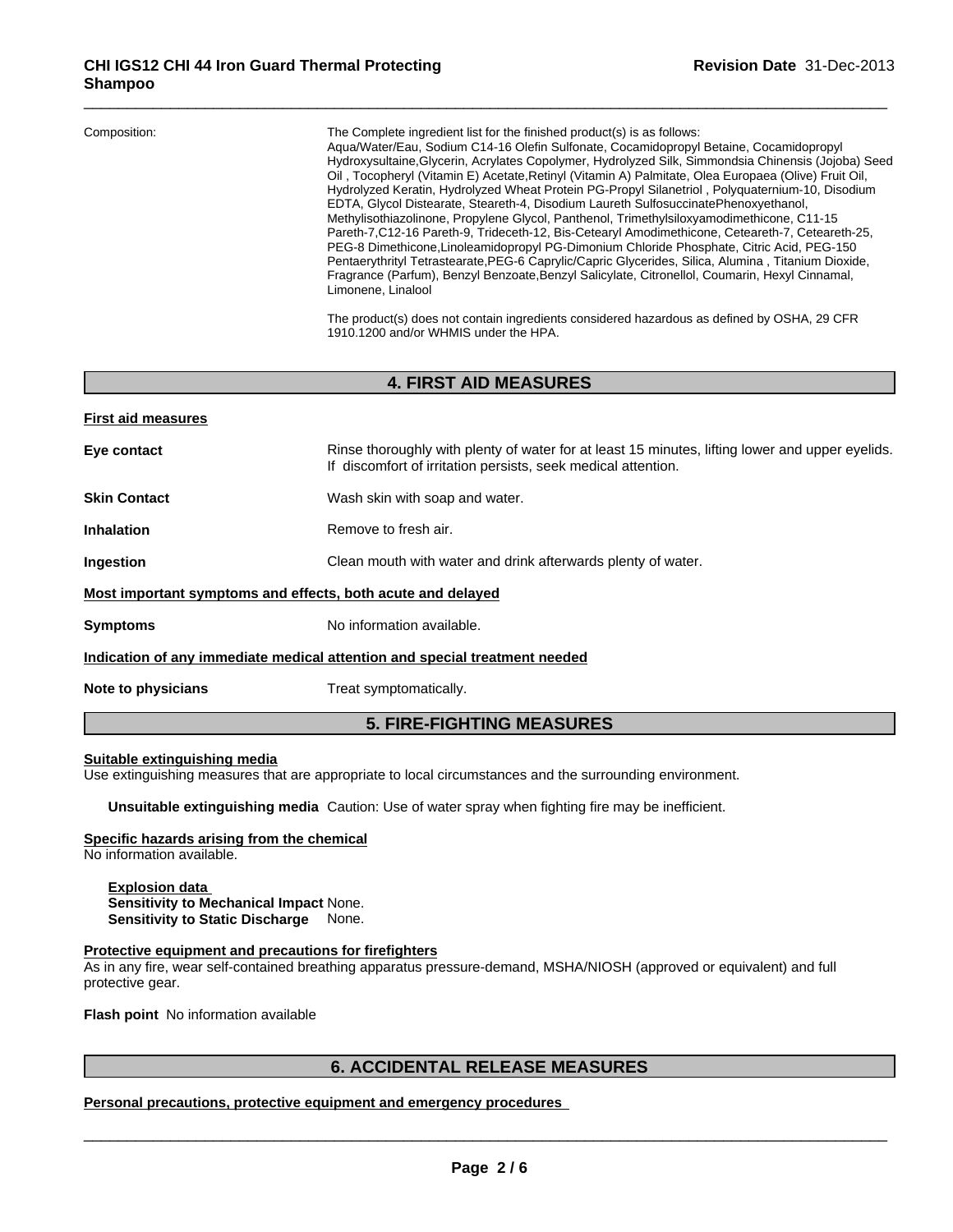| <b>Personal precautions</b>                                  | Ensure adequate ventilation, especially in confined areas.                                                                                                                                                                                                                                                                       |  |  |  |
|--------------------------------------------------------------|----------------------------------------------------------------------------------------------------------------------------------------------------------------------------------------------------------------------------------------------------------------------------------------------------------------------------------|--|--|--|
| <b>Environmental precautions</b>                             |                                                                                                                                                                                                                                                                                                                                  |  |  |  |
| <b>Environmental precautions</b>                             | See Section 12 for additional ecological information.                                                                                                                                                                                                                                                                            |  |  |  |
| Methods and material for containment and cleaning up         |                                                                                                                                                                                                                                                                                                                                  |  |  |  |
| <b>Methods for containment</b>                               | Prevent further leakage or spillage if safe to do so.                                                                                                                                                                                                                                                                            |  |  |  |
| Methods for cleaning up                                      | Pick up and transfer to properly labeled containers.                                                                                                                                                                                                                                                                             |  |  |  |
|                                                              | <b>7. HANDLING AND STORAGE</b>                                                                                                                                                                                                                                                                                                   |  |  |  |
| <b>Precautions for safe handling</b>                         |                                                                                                                                                                                                                                                                                                                                  |  |  |  |
| Advice on safe handling                                      | Handle in accordance with good industrial hygiene and safety practice.                                                                                                                                                                                                                                                           |  |  |  |
| Conditions for safe storage, including any incompatibilities |                                                                                                                                                                                                                                                                                                                                  |  |  |  |
| <b>Storage Conditions</b>                                    | Keep containers tightly closed in a dry, cool and well-ventilated place.                                                                                                                                                                                                                                                         |  |  |  |
| Incompatible materials                                       | None known based on information supplied.                                                                                                                                                                                                                                                                                        |  |  |  |
|                                                              | 8. EXPOSURE CONTROLS/PERSONAL PROTECTION                                                                                                                                                                                                                                                                                         |  |  |  |
| <b>Control parameters</b>                                    |                                                                                                                                                                                                                                                                                                                                  |  |  |  |
| <b>Exposure Guidelines</b>                                   | This product, as supplied, does not contain any hazardous materials with occupational                                                                                                                                                                                                                                            |  |  |  |
| <b>Appropriate engineering controls</b>                      | exposure limits established by the region specific regulatory bodies.                                                                                                                                                                                                                                                            |  |  |  |
| <b>Engineering Controls</b>                                  | Showers<br>Eyewash stations<br>Ventilation systems.                                                                                                                                                                                                                                                                              |  |  |  |
|                                                              | Individual protection measures, such as personal protective equipment                                                                                                                                                                                                                                                            |  |  |  |
| <b>Eye/face protection</b>                                   | No special technical protective measures are necessary.                                                                                                                                                                                                                                                                          |  |  |  |
| Skin and body protection                                     | No special technical protective measures are necessary.                                                                                                                                                                                                                                                                          |  |  |  |
| <b>Respiratory protection</b>                                | If exposure limits are exceeded or irritation is experienced, NIOSH/MSHA approved<br>respiratory protection should be worn. Positive-pressure supplied air respirators may be<br>required for high airborne contaminant concentrations. Respiratory protection must be<br>provided in accordance with current local regulations. |  |  |  |
| <b>General Hygiene Considerations</b>                        | Handle in accordance with good industrial hygiene and safety practice.                                                                                                                                                                                                                                                           |  |  |  |
|                                                              | 9. PHYSICAL AND CHEMICAL PROPERTIES                                                                                                                                                                                                                                                                                              |  |  |  |
| Information on basic physical and chemical properties        |                                                                                                                                                                                                                                                                                                                                  |  |  |  |
| Dhusiael atata                                               | Cron/Li                                                                                                                                                                                                                                                                                                                          |  |  |  |

| <b>Physical state</b> | Cream/Lotion  |                                            |  |
|-----------------------|---------------|--------------------------------------------|--|
| Appearance            | cream         | Odor<br>Pleasant                           |  |
| Color                 | beige         | No information available<br>Odor threshold |  |
|                       |               |                                            |  |
| <b>Property</b>       | <b>Values</b> | Remarks • Method                           |  |
| рH                    | $5.4 - 6.2$   |                                            |  |
|                       |               |                                            |  |
|                       |               |                                            |  |
|                       |               |                                            |  |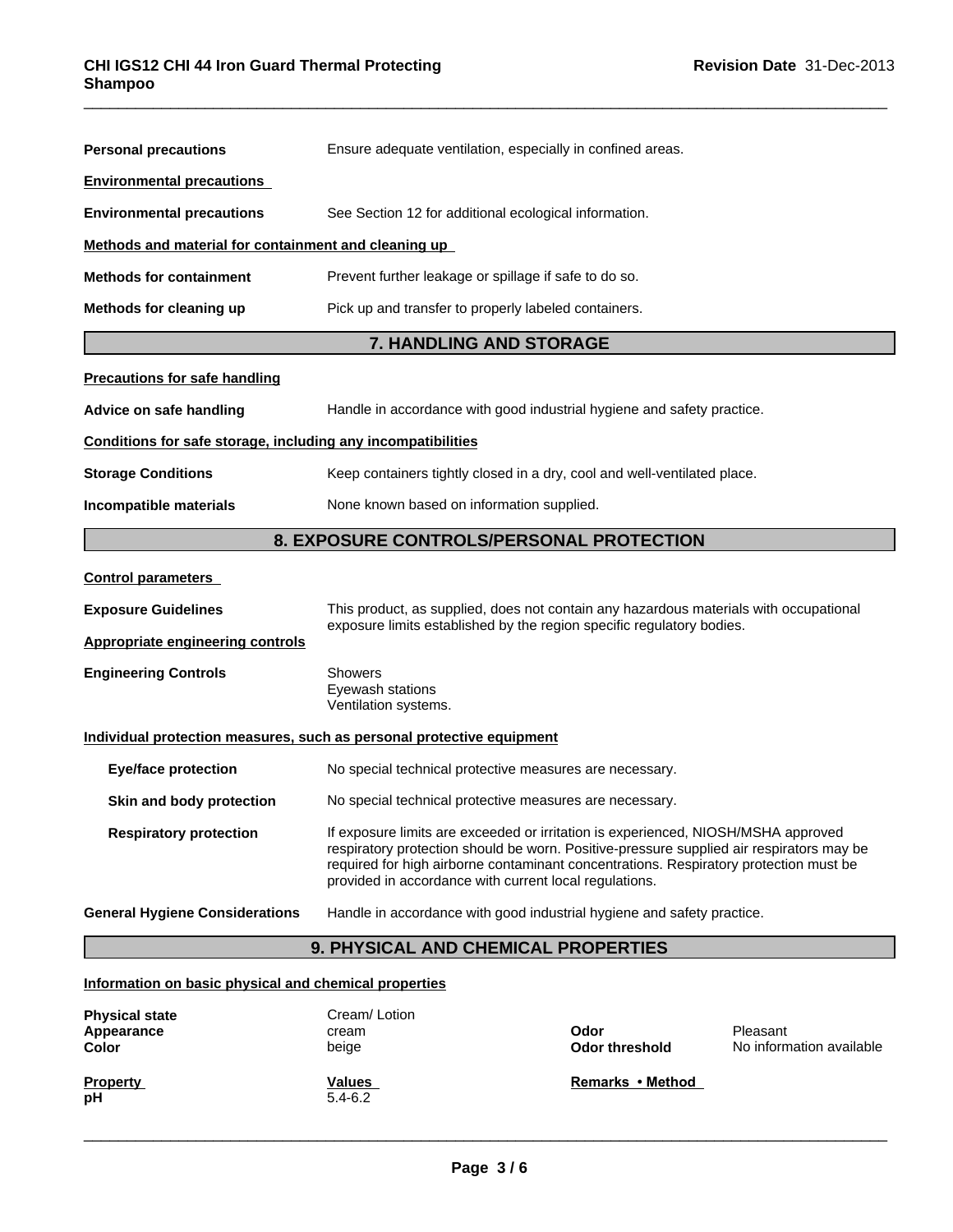| Melting point/freezing point<br>Boiling point / boiling range<br><b>Flash point</b><br><b>Evaporation rate</b><br>Flammability (solid, gas)<br><b>Flammability Limit in Air</b> | No information available<br>No information available<br>No information available<br>No information available<br>No information available                                  |
|---------------------------------------------------------------------------------------------------------------------------------------------------------------------------------|---------------------------------------------------------------------------------------------------------------------------------------------------------------------------|
| Upper flammability limit<br>Lower flammability limit<br>Vapor pressure<br>Vapor density<br><b>Specific Gravity</b><br><b>Water solubility</b><br><b>Viscosity</b>               | No information available<br>No information available<br>No information available<br>No information available<br>No information available<br>Soluble in water<br>4000-5200 |
| <b>Other Information</b><br><b>Molecular weight</b><br><b>VOC Content (%)</b><br><b>Density</b>                                                                                 | No information available<br>No information available<br>No information available                                                                                          |
|                                                                                                                                                                                 |                                                                                                                                                                           |

# **10. STABILITY AND REACTIVITY**

### **Reactivity**  No data available

# **Chemical stability**

Stable under recommended storage conditions.

## **Possibility of Hazardous Reactions**

None under normal processing.

# **Conditions to avoid**

Extremes of temperature and direct sunlight.

# **Incompatible materials**

None known based on information supplied.

# **Hazardous Decomposition Products**

None known based on information supplied.

# **11. TOXICOLOGICAL INFORMATION**

# **Information on likely routes of exposure**

| <b>Product Information</b> | No data available  |  |
|----------------------------|--------------------|--|
| Inhalation                 | No data available. |  |
| Eye contact                | No data available. |  |
| <b>Skin Contact</b>        | No data available. |  |
| Ingestion                  | No data available. |  |

# **Information on toxicological effects**

**Symptoms** No information available.

# **Delayed and immediate effects as well as chronic effects from short and long-term exposure**

 $\overline{\phantom{a}}$  ,  $\overline{\phantom{a}}$  ,  $\overline{\phantom{a}}$  ,  $\overline{\phantom{a}}$  ,  $\overline{\phantom{a}}$  ,  $\overline{\phantom{a}}$  ,  $\overline{\phantom{a}}$  ,  $\overline{\phantom{a}}$  ,  $\overline{\phantom{a}}$  ,  $\overline{\phantom{a}}$  ,  $\overline{\phantom{a}}$  ,  $\overline{\phantom{a}}$  ,  $\overline{\phantom{a}}$  ,  $\overline{\phantom{a}}$  ,  $\overline{\phantom{a}}$  ,  $\overline{\phantom{a}}$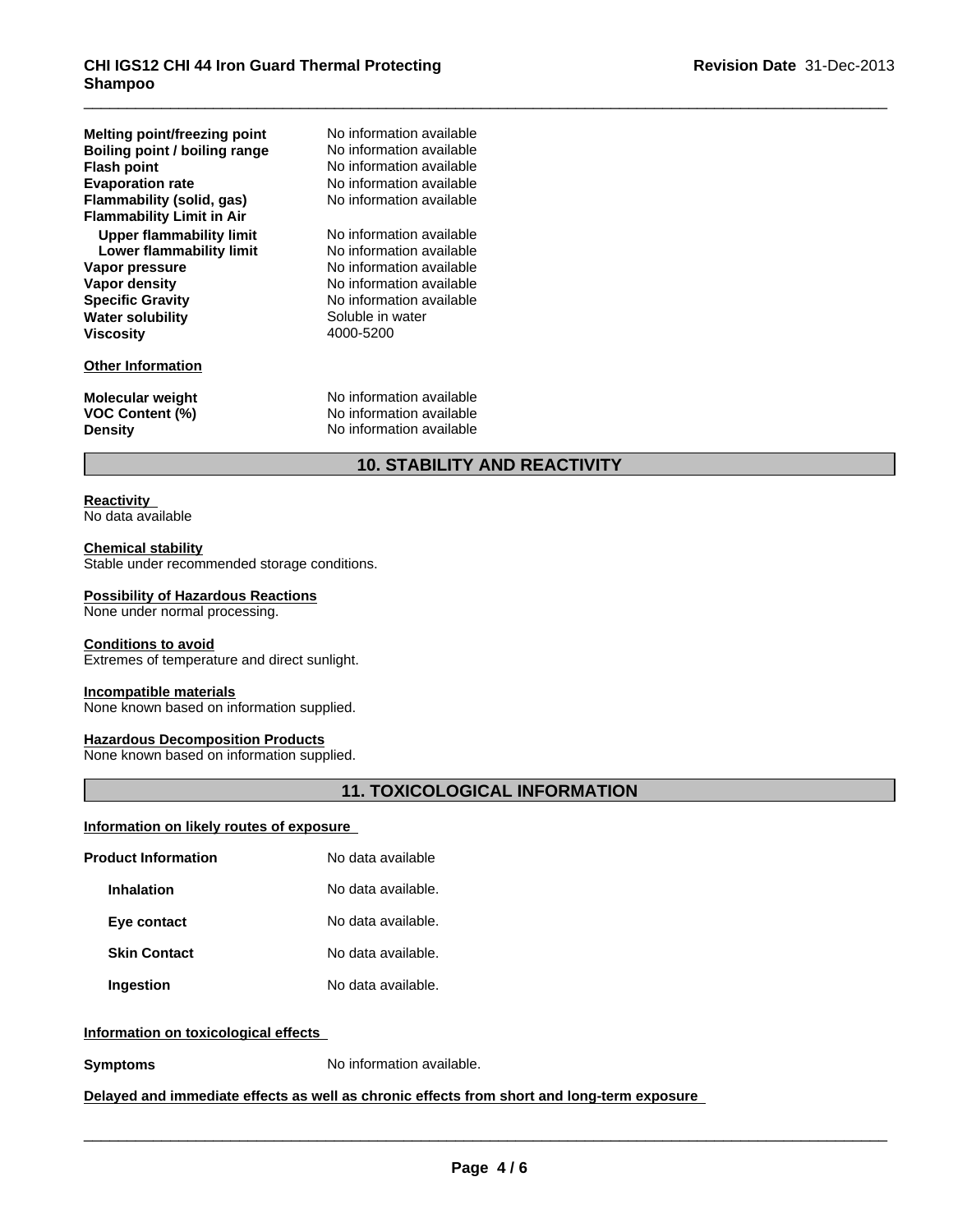**Sensitization** No information available.

| Germ cell mutagenicity                                            | No information available.                                                                              |  |  |  |
|-------------------------------------------------------------------|--------------------------------------------------------------------------------------------------------|--|--|--|
| Carcinogenicity                                                   | No information available.                                                                              |  |  |  |
| <b>Reproductive toxicity</b>                                      | No information available.                                                                              |  |  |  |
| <b>STOT - single exposure</b>                                     | No information available.                                                                              |  |  |  |
| <b>STOT - repeated exposure</b>                                   | No information available.                                                                              |  |  |  |
| <b>Aspiration hazard</b>                                          | No information available.                                                                              |  |  |  |
| Numerical measures of toxicity - Product Information              |                                                                                                        |  |  |  |
|                                                                   | <b>12. ECOLOGICAL INFORMATION</b>                                                                      |  |  |  |
| <b>Ecotoxicity</b>                                                |                                                                                                        |  |  |  |
| <b>Persistence and degradability</b><br>No information available. |                                                                                                        |  |  |  |
| <b>Bioaccumulation</b><br>No information available.               |                                                                                                        |  |  |  |
| Other adverse effects                                             | No information available                                                                               |  |  |  |
|                                                                   | <b>13. DISPOSAL CONSIDERATIONS</b>                                                                     |  |  |  |
| <b>Waste treatment methods</b>                                    |                                                                                                        |  |  |  |
| <b>Disposal of wastes</b>                                         | Disposal should be in accordance with applicable regional, national and local laws and<br>regulations. |  |  |  |
| <b>Contaminated packaging</b>                                     | Do not reuse container.                                                                                |  |  |  |
|                                                                   |                                                                                                        |  |  |  |

# **14. TRANSPORT INFORMATION**

| <b>DOT</b>  | Not regulated |
|-------------|---------------|
| <b>TDG</b>  | Not regulated |
| ICAO (air)  | Not regulated |
| <b>IATA</b> | Not regulated |
| <b>IMDG</b> | Not regulated |

# **15. REGULATORY INFORMATION**

# **International Inventories**

**Legend:**<br>TSCA - United States Toxic Substances Control Act Section 8(b) Inventory<br>DSL/NDSL - Canadian Domestic Substances List/Non-Domestic Substances List<br>EINECS/ELINCS - European Inventory of Existing Chemical Substance **TSCA** - United States Toxic Substances Control Act Section 8(b) Inventory **DSL/NDSL** - Canadian Domestic Substances List/Non-Domestic Substances List **EINECS/ELINCS** - European Inventory of Existing Chemical Substances/European List of Notified Chemical Substances